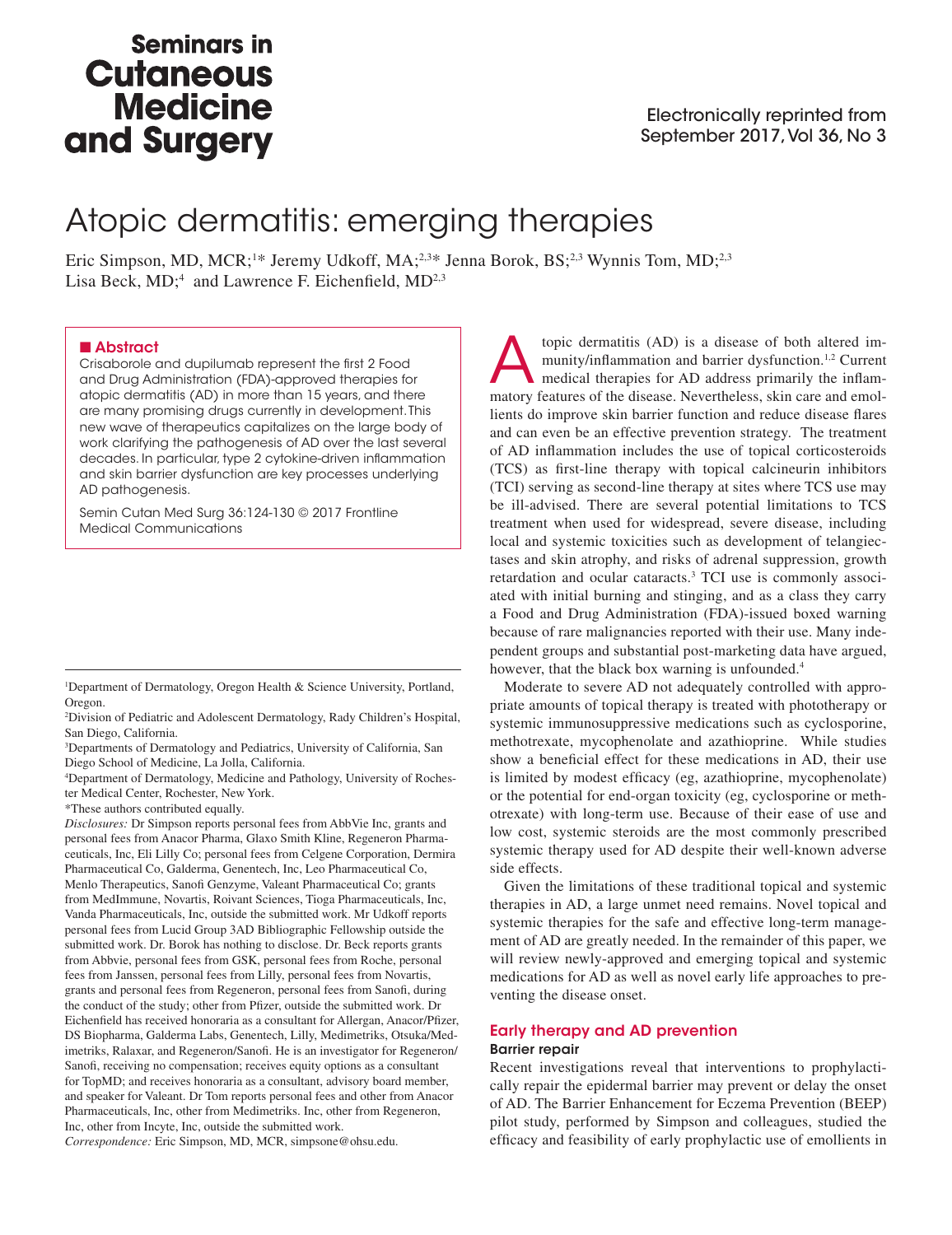high-risk patients.<sup>5</sup> The study examined 124 infants younger than 3 weeks old. One study arm utilized an oil or bland emollient and skin care advice while the control group received only skin care advice. They reported a 50% reduction in AD development in the emollient group at 6 months of age with no differences in adverse events between the emollient and untreated groups. A comparable Japanese study of neonates at high risk for AD who received daily moisturizer during the first 32 weeks of life, found that they were 32% less likely to develop eczema or AD compared with those in the control group.6 Currently, larger trials are being conducted to confirm these encouraging findings and assess their durability. Given the high prevalence of pediatric AD (up to  $20\%$  in the United States),<sup>7</sup> even a  $20\%$ -30% reduction in disease prevalence would have major implications for public health. Additionally, AD is often seen as the initial disease that is followed by other atopic diseases such as food allergy and asthma.<sup>8</sup> One hypothesis for this association purports that skin barrier disruption promotes IgE sensitization, thus barrier enhancement may reduce allergen sensitization.<sup>2</sup> Support for this notion comes from an Irish birth cohort study that demonstrated that healthy infants with the greatest degree of skin barrier dysfunction were more likely to develop atopic dermatitis and food allergy.9,10 Studies are underway to evaluate whether skin barrier protection and reducing the risk of AD could have positive effects on a child's risk of additional allergic comorbidities.

#### **Probiotics**

The use of probiotics and their benefits for AD have been a hotly debated topic within the medical literature. Similarly, probiotics have had mixed effects in the field of AD. Accumulating evidence supports that probiotics exert their effects by activating pattern recognition receptors, such as toll-like receptors, to produce downstream effects such as modulation of the nuclear factor-Kappa B pathway, $11$  suppression of interleukin (IL)-4 and thymic stromal lymphopoietin (TSLP) production, and altering the composition of gut flora.12 Probiotics have been studied for both prevention and treatment of AD.

A recent meta-analysis of randomized controlled trials (RCT) found that probiotic use significantly reduced the risk of infants developing eczema when used by women during the last trimester of pregnancy, with a relative risk (RR) of 0.71 (95% confidence interval [CI], 0.60-0.84).<sup>13</sup> Additionally, the meta-analysis found a RR of 0.57 (0.47-0.69) when probiotics were used by breastfeeding mothers and a RR of 0.80 (0.68-0.94) when given directly to infants. The World Allergy Organization recommends probiotics for AD prevention but states, "All recommendations are conditional and supported by very low quality evidence." In regards to probiotics for the treatment of AD, the most recent meta-analysis found only slight reductions in AD severity in children and adults, and borderline clinically relevant effect sizes.<sup>14</sup>

#### Dust mite avoidance

A recent systematic review and meta-analysis of dust mite avoidance performed by Bremmer and Simpson examined 7 RCTs and included a total of 3040 subjects.<sup>15</sup> They found that dust mite avoidance provided no benefit in the prevention of AD (RR = 1.08; 95% CI, 0.78-1.49). Similarly, there was little evidence to support the use of dust-mite avoidance for the treatment of established AD,16 and current guidelines do not promote the use of dust mite-reducing products in this manner.<sup>17</sup>

#### Hydrolyzed formula

Hydrolyzation of infant formula to reduce the size and molecular weight of bovine peptides (particularly whey and caseins) has been proposed to decrease potential sensitization to allergens that may purportedly lead to the development of AD.18 However, the deliberate introduction of hydrolyzed formula is controversial as there are many studies to both support<sup>19,20</sup> and refute this hypothesis.21 Although further studies are required, hydrolyzed infant formulas may be a cost-effective method for the primary prevention of AD.18 The FDA has allowed a qualified health claim in favor of hydrolyzed formula for use in healthy infants with a family history of allergy from birth to 4 months of age who are not exclusively breastfed. It states that the use of partially hydrolyzed whey protein formula, instead of a formula containing intact cow's milk proteins, may reduce the risk of developing AD.22 The most recent meta analysis, however, did not find strong enough evidence to support hydrolyzed formula of any type for AD prevention.<sup>21</sup>

## New and emerging pharmaceuticals for AD treatment

### PDE-4 inhibitors

In the mid-1990's, Hanifin and colleagues demonstrated inhibition of phosphodiesterase (PDE), an intracellular enzyme present in several immune cells, reduced levels of Th2-cell driven pro-inflammatory cytokines such as IL-4.23 PDE-4 inhibitors are thought to increase intracellular cyclic adenosine monophosphate (cAMP) and decrease the leukocyte inflammatory response by suppressing interferon-gamma, tumor necrosis factor, and interleukin-4, 5, and 13 production, potentially abrogating the inflammatory response in AD.24,25 Topical and systemic PDE-4 inhibitors were pursued, but initial agents either showed little effect topically or had too much gastrointestinal toxicity systemically. Newly-developed inhibitors can now better target PDE-4 with fewer off-target toxicities.

Eleven families of PDE enzymes have been identified and each has a different selectivity profile. While PDE-4 selectively inactivates cAMP, PDE-2 is thought to inactivate cAMP and cyclic guanosine monophosphate (cGMP).26 Multiple PDE inhibitors are currently being tested, and manufacturers have made claims to the superiority of their product based on its potential PDE inhibitor selectivity. However, there is insufficient data now to support these claims.

#### *Crisaborole*

Crisaborole is a topical PDE-4 inhibitor. As a small molecule, it has good skin penetration and the boron-based architecture contributes to molecular stabilization.<sup>27</sup> Crisaborole is a nonsteroid pharmaceutical and is not associated with the side effects of topical corticosteroids (TCS) such as telangiectasia and skin atrophy. Crisaborole's safety was demonstrated in AD subjects 2 years and older in a phase Ib trial and 2 phase II clinical trials.28-30 Mild application site pain and nasopharyngitis were reported side effects, but no serious or severe reactions were reported in these trials.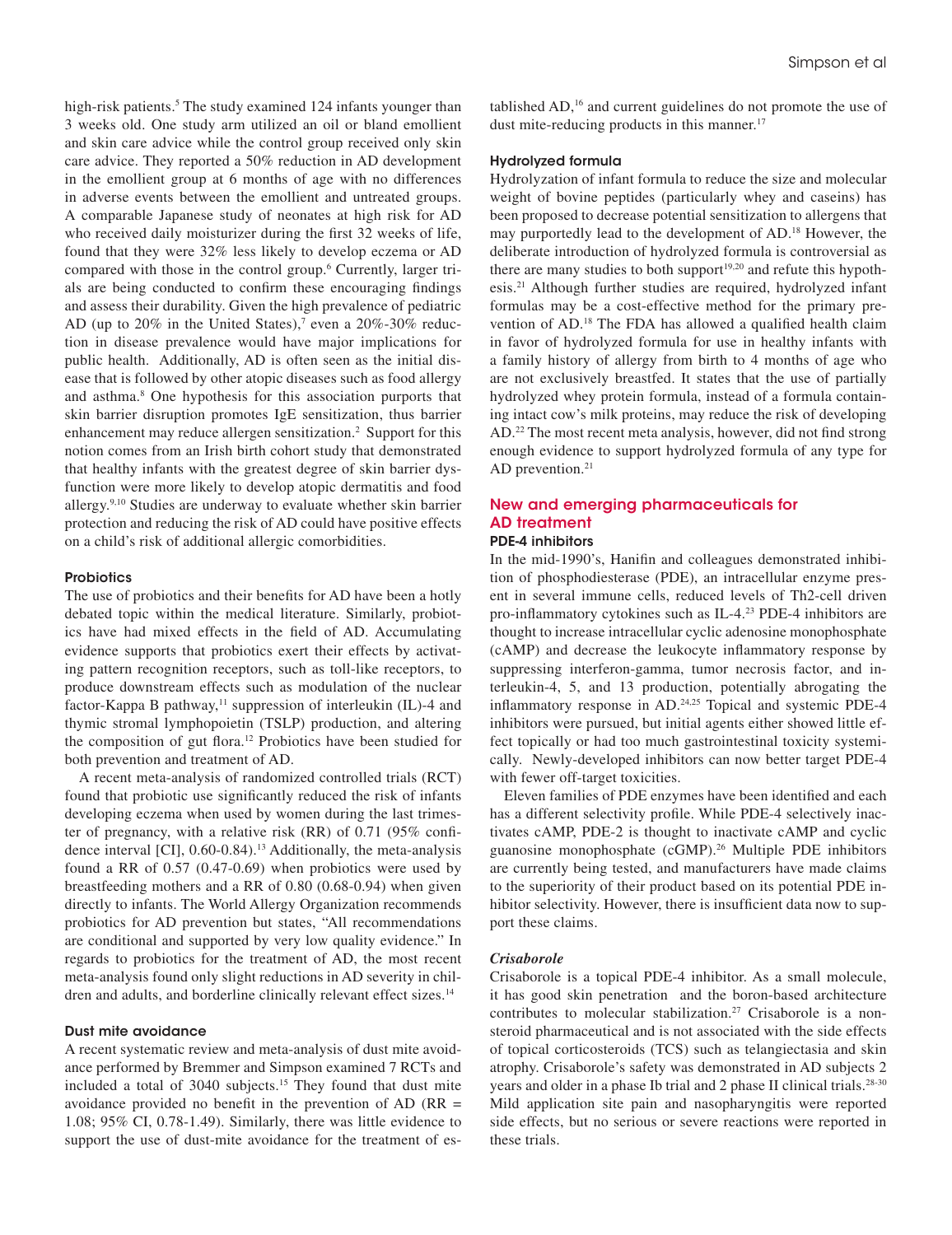#### ■ **■ I** Atopic dermatitis: emerging therapies

Two identically designed phase III clinical trials studying 1522 subjects (1016 received crisaborole and 506 received vehicle) confirmed the efficacy and safety of crisaborole therapy.31 Crisaborole ointment was applied twice daily for 28 days in subjects 2 years and older with mild (Investigator's Static Global Assessment [ISGA] score of 2) to moderate (ISGA of 3) AD. A 2-grade or greater improvement in ISGA score to clear (0) or almost clear (1) skin was the primary end-point. Disease severity was quantified using pruritus, erythema, excoriation, exudation, induration or papulation, and lichenification scores—not a standardized AD severity scale such as the SCORing Atopic Dermatitis (SCORAD) or the Eczema Area and Severity Index (EASI) scores. A significant improvement over placebo in ISGA score and disease severity was noted as early as day 8 in the crisaborole ointment group. The only statistically significant adverse effect of crisaborole therapy was application site pain found in 4.4% of the crisaborole group and 1.2% of vehicle-treated subjects ( $P =$ .001). However, most subjects had resolution of this adverse effect within 1 day of onset.

Crisaborole's long-term safety was later demonstrated in an open-label, 48-week trial performed by Eichenfield and colleagues.32 They administered multiple 28-day cycles of crisaborole were administered as needed to more than 500 patients. No attributable serious adverse events were noted during this trial, but application site burning was present in 2.3% of subjects. A recent vehicle-controlled study by Zane and colleagues demonstrated that crisaborole application to sensitive areas was well tolerated as vehicle.<sup>33</sup>

The FDA approved crisaborole for use in subjects 2 years and older with mild to moderate AD in the fourth quarter of 2016. This was the first alternative topical treatment of AD to be approved by the FDA more than 10 years. Theoretically, crisaborole could be used as first-line therapy for mild to moderate AD, but the advantages over appropriately used and inexpensive mild- to moderate-potency TCS would need active comparator trials to elucidate, especially given the significant cost of crisaborole over currently available TCS options. Furthermore, head-to-head studies with TCIs would also help determine what role crisaborole has in the current non-steroidal treatment paradigm.

#### *MM36*

MM36 is a topical PDE-4 inhibitor that completed a phase II clinical trial. Hanifin and colleagues recruited 121 subjects from 10 to 70 years old with mild to moderate AD and randomized them to either a 0.3% or 1% MM36 (previously known as OPA-15406) ointment or to vehicle twice-daily for 8 weeks.<sup>34</sup> At 1week, a 31.4% improvement in mean EASI scores, versus 6.0% in vehicle, was noted in the 1% MM36 arm and continued to improve through week 8. Smaller treatment effects were observed in the 0.3% MM36 group ( $P = .0005$ ). Five-point Investigator's Global Assessment (IGA) scale ( $0 =$  clear to  $4 =$  severe) scores improved in the 1% MM36 treatment group with minimal change in the other 2 groups. The rate of adverse events was similar for both treatment groups and vehicle, and no severe reactions occurred.

#### *RVT 501*

RVT 501 is yet another novel, PDE-4 inhibitor in development

that completed a phase II RCT of 81 subjects. The effects of incremental RVT 501 (previously E6005) concentrations from 0.01 to 0.2% applied over a 10-day period were assessed. They observed an overall dose effect, and there was a clinically significant decrease in EASI and SCORAD scores in the 0.1% and 0.2% groups compared with vehicle.<sup>35</sup>

#### Dupilumab (IL-4/13)

Dupilumab is a novel, subcutaneously administered therapy for AD that targets the IL-4 receptor alpha subunit that is shared between both IL-4 and IL-13 receptors. A phase IIb RCT was performed by Thaçi and colleagues to examine various regimens of dupilumab dose over a 16-week period.<sup>36</sup> In total, 380 subjects with active moderate to severe AD, despite the use topical therapies were randomized into various therapeutic and placebo arms of the trial. The group with the highest dose (300 mg per week) experienced a 73% improvement in EASI score, while the lowest dose (100 mg every 4 weeks) had a 44% EASI improvement. There was a similar rate of treatment-emergent adverse events in the placebo and dupilumab groups. There was an increase in herpes simplex virus infections in the dupilumab groups (8%) compared with the placebo group (2%).

The promising results of these earlier phase studies were then retested in larger phase 3 pivotal trials named SOLO1 and SOLO2. These identically designed trials included 1379 subjects with moderate to severe AD that was not adequately controlled with topical therapies or who were not able to tolerate topical medications. An IGA score of 3 or 4 (moderate to severe) was part of the inclusion criteria and an EASI score was calculated at baseline. The subjects received either placebo for 16 weeks or a 600 mg loading dose of dupilumab followed by either 300 mg dupilumab once weekly (qw) or every 2 weeks (q2w). The 300mg qw groups in the SOLO1 and SOLO2 trials had 37% and 36% of subjects, respectively, achieve clear or almost clear IGA scores (clear = 0, almost clear = 1). In the 300 mg q2w group, an IGA of 0 or 1 was achieved in 38% and 36% of subjects for the SOLO1 and SOLO2 trials, respectively. In contrast, the placebo groups achieved an IGA of 0 or 1 in 10% of SOLO1 subjects and only 8.5% of SOLO2 subjects. AD signs severity was also significantly decreased in the dupilumab arms compared with placebo (*P* < .0001). The EASI improvement over baseline was 72% and 69% in the 300mg qw group, 72% and 67% in the 300mg q2w group, and 38% and 31% for placebo in the SOLO1 and SOLO2 trials, respectively.

Several other clinical endpoints important to patients with AD were measured, such as average peak itch intensity, general AD symptoms as measured by the Patient-oriented Eczema Measure (POEM), quality of life (QOL), and mental health symptoms. Dupilumab treatment led to significant improvement in all of these endpoints with effect sizes exceeding what constitutes a clinically meaningful benefit, including measures of overall health and wellbeing.

The overall rate of adverse events was similar in both the placebo groups (65% and 72%) and the dupilumab groups (65% and 75%) in both trial arms. In fact, a lower incidence of adverse events was seen in the dupilumab groups (1% and 3%) compared with the placebo groups (5% and 6%). However, injection site reactions and conjunctivitis were more commonly observed with dupilumab therapy. Herpes infections did not vary between treatment groups,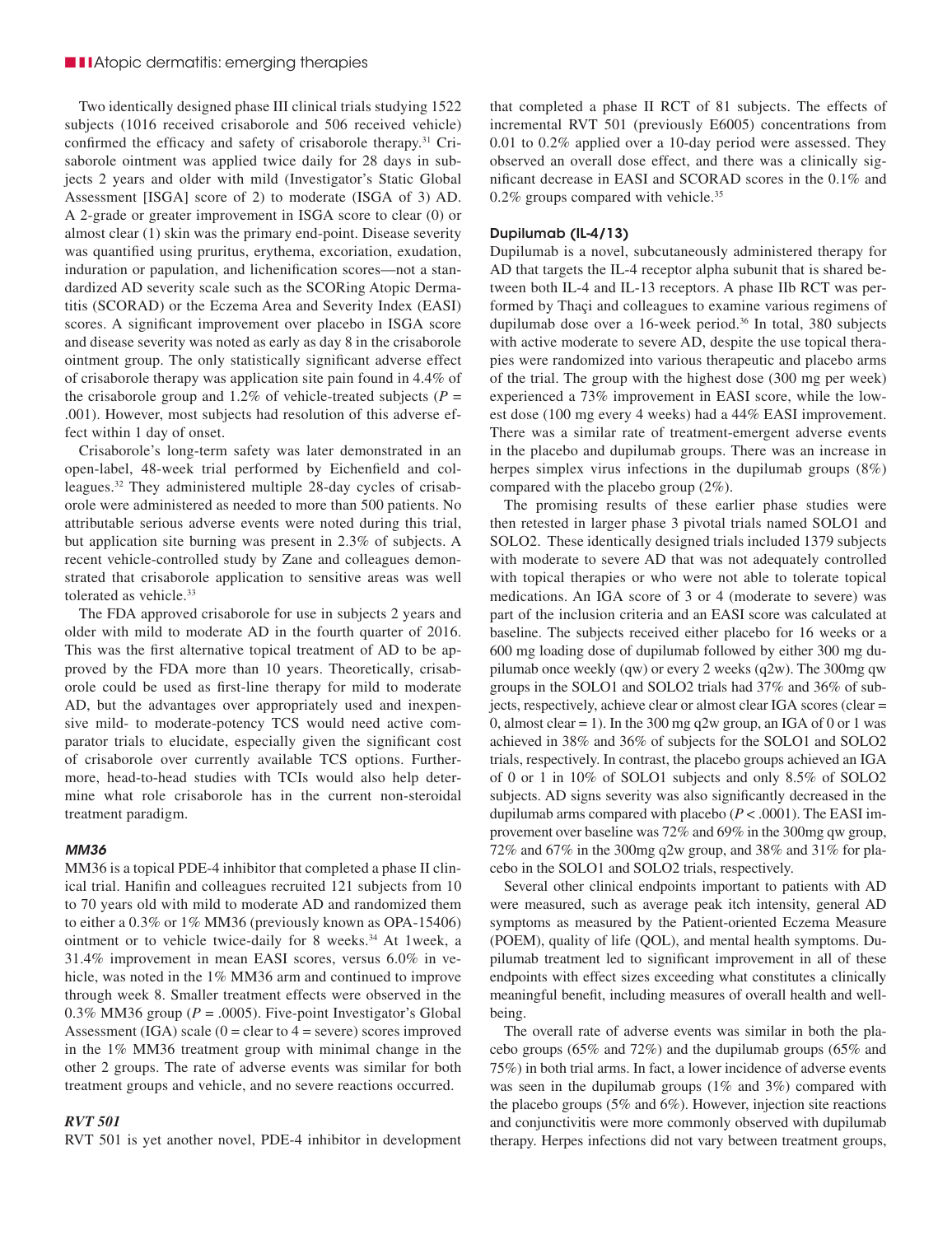as was observed from earlier, smaller studies.

An additional phase III RCT, named LIBERTY AD CHRONOS, examined the long-term safety and efficacy of dupilumab therapy when used with concomitant topical therapy.<sup>37</sup> A total of 740 subjects were randomly assigned into dupilumab 300 mg qw (319 subjects), dupilumab 300 mg q2w (106 subjects), or placebo (315 subjects) groups. Subjects could concurrently use TCS as needed in both the treatment and placebo groups throughout the study. At 16 weeks, significantly more subjects receiving dupilumab qw and q2w groups achieved an IGA score of 0 or 1 (39% and 39%) compared with the placebo group (12%, *P* < .0001). A 75% reduction in EASI score (EASI-75) was also more commonly achieved in both dupilumab groups (64% and 69% respectively) compared with the placebo group (23%, *P* < .0001).

At 52 weeks, a total of 623 subjects remained in the trial—85% of the dupilumab qw, 86% of dupilumab q2w, and 67% of the placebo group. The results at 52 weeks were similar to those at 16 weeks and a significant proportion of subjects in both the dupilumab qw (40%) and q2w (36%) maintained an IGA score of 0 or 1 compared with the placebo group  $(13\%, P < .0001)$ . In addition, the proportion of subjects who achieved an EASI-75 was also significantly different  $(P < .0001)$  between the placebo  $(22%)$  and the dupilumab qw (64%) and q2w (65%) groups. Higher rates of non-herpes viral skin infections were observed in the placebo group (18%) compared with the dupilumab qw (8%) and q2w (11%) groups. The dupilumab qw and q2w treatment groups had a higher proportion of injection site reactions (19% and 15%) and conjunctivitis (19% and 14%) compared with placebo (8% and 8%). However, no clinically significant laboratory abnormalities were associated with dupilumab therapy.

Overall, phase 3 studies reveal dupilumab therapy provides clinically meaningful improvement in multiple dimensions of health for patients with AD including signs, symptoms, quality of life, and mental health comorbidities. Dupilumab safety up to 1 year appears favorable with only injection-site reactions and conjunctivitis emerging as side effects. No laboratory monitoring is required. Dupilumab is only the second systemic drug FDA-approved for the treatment of AD (after oral corticosteroids) and provides new hope for our long-suffering patients with AD.

#### Anti-Interleukin- 13 antagonists

The spectrum of Th2 cell-derived cytokines such as IL-4, IL-5, and IL-13 are very important to the pathogenesis of AD and are associated with IgE sensitization.<sup>38,39</sup> The role of IL-13 in AD pathogenesis is well understood, and novel therapies attempt to deactivate these pathways in both AD and asthma. IL-13 causes dysregulation of epidermal barrier proteins by downregulating filaggrin, loricrin, and ivolucrin.40 IL-13 also strongly stimulates transient receptor potential ankyrin 1 (TRPA1), thereby evoking the itch response.<sup>41</sup> In addition, IL-13 enhances airway remodeling in asthma through its stimulating effects of goblet cells, bronchial fibroblasts, and airway smooth muscle cell.<sup>42</sup> While dupilumab targets IL-13 in addition to IL-4 receptors, lebrikizumab and tralokinumab are IL-13-specific inhibitors. Lebrikizumab is currently in phase III clinical trials for AD while tralokinumab is in phase II clinical trials.

#### Antipruritic agents

Itch has a large impact on patients' quality of life and is as an es-

sential feature to be included in many objective atopic dermatitis severity scales.<sup>43</sup> New therapeutic agents are being developed to target pruritus, regardless of direct mechanistic impact on the clinical signs of AD.

#### *Anti-Interleukin-31 receptor antagonists*

Activated Th-2 cells secrete IL-31 (or "pruritus-specific interleukin"), which is thought to play a large role in the pruritus observed in AD and may be associated with disease progression.<sup>2</sup> Nemolizumab is an IL-31 inhibitor that has completed a 12-week phase II RCT with promising results.44 During this dose-finding trial, subjects between 18 and 65 years old with AD inadequately controlled with topical therapies, were randomized to receive 0.1mg, 0.5 mg, or 2.0 mg nemolizumab per kilogram body weight once every 4 weeks, 2.0 mg of nemolizumab once every 8 weeks (an exploratory arm), or a placebo control. The primary endpoint of the study was a reduction in pruritus on a visual analogue scale (VAS). Patients were not allowed to continue using TCS or TCI during the study; however, patients who had no improvement on the pruritus (VAS) by week 4 were permitted to use potent TCS rescue therapy. There was a significant  $(P < .01)$  reduction in pruritus for those in the 0.1mg (-43.7%), 0.5 mg (-59.8%), and 2.0mg (-63.1%) groups compared with the placebo control (-20.9%). Changes in the EASI score were a secondary endpoint and were  $-23.0\%$ ,  $-42.3\%$ , and −40.9%, in the 0.1 mg, 0.5 mg, and 2.0 mg groups respectively, versus −26.6% in the placebo group.

The total number of adverse events was similar in both the placebo and nemolizumab groups. However, serious adverse reactions in the 2.0 mg per kilogram every 4 and every 8 weeks nemolizumab groups included 2 subjects with peripheral edema (1 and 1, respectively) and 3 subjects with AD-related adverse effects (2 and 1 respectively) as compared with no serious adverse reactions in the placebo group. Nemolizumab continues to be a promising emerging therapy that will likely enter phase III clinical trials in the near future.

#### *CT327*

CT327 has been shown to inhibit capsaicin responses in sensory neurons and improve itch in psoriasis.45 This topical agent is being examined in AD and has completed a phase II clinical trial (NCT01808157), but results from this trial are not yet available.

#### *Neurokinin 1 receptor (NK1R) Antagonism*

NK1R antagonists are thought to have potential in treating the ADassociated pruritus through reducing the stimulatory effect of substance-P on the neurokinin-1 receptor in the peripheral skin, nerve endings, and possibly the brain.<sup>46-48</sup> Aprepitant is an oral NK1R antagonist that approved by the FDA as an antiemetic drug, but is also effective in managing the pruritus associated with Sezary syndrome<sup>49</sup> and prurigo nodularis.<sup>46</sup> It and other NK1R antagonists (such as tradipitant)<sup>50</sup> are specifically being tested in subjects with AD. However, the role of NK1R antagonists in AD therapy is still unclear.

#### *Kappa-opioid receptor agonists*

Kappa-opioid receptor (KOR) agonists also play an important role in the transmission of itch and pain from the skin to the brain and act on the central nervous system to reduce pruritus.<sup>50,51</sup>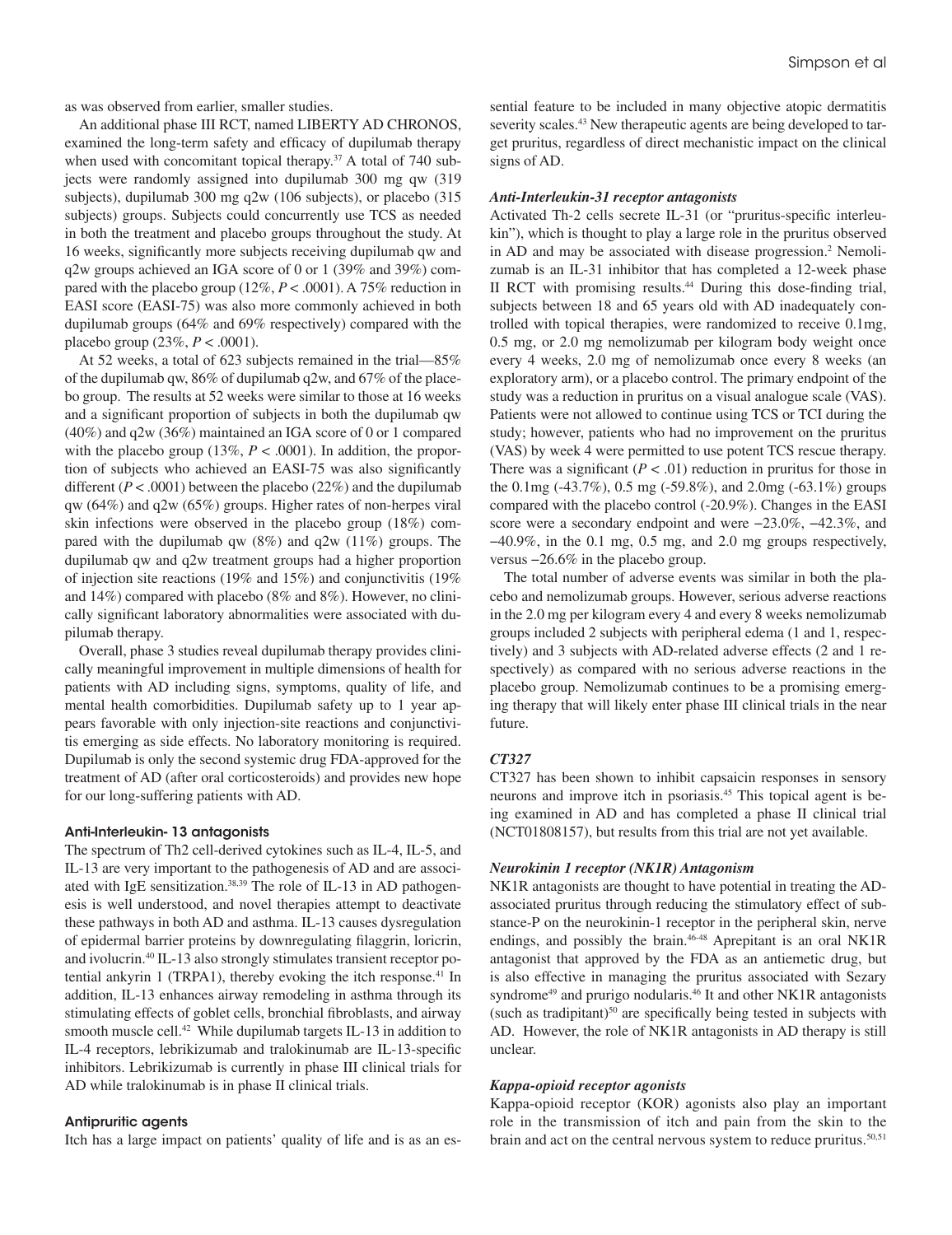Asimadoline is an oral KOR agonist in phase II AD trials that is being developed to exploit this pathway in hopes of reducing pruritus.

#### *Mixed lipid therapy*

A novel oral mixed lipid therapy called DS107 recently completed an 8-week phase II RCT with positive results (NCT02864498). Preliminary data were posted on the company website.<sup>52</sup> They indicated that 21.6% of subjects from the intent-to-treat analysis receiving DS107 achieved an IGA 0/1 compared with 11.8% of controls. Mild nausea, abdominal pain, and/or loose stools caused one-quarter of subjects to either interrupt or discontinue participation in the trial. However, these adverse events were equally common in the placebo group. The active ingredient in DS107 is dihomo gamma linolenic acid (DGLA), a fatty acid with endogenously produced, anti-inflammatory metabolites. DGLA is thought to be deficient in AD skin and replenished by oral supplementation.

#### *Histamine 4 receptor antagonism*

Though Histamine (H)-1 receptor blockers are not effective in managing the pruritus of AD, H4 receptors are thought to mediate histamine-induced pruritus and inflammation, and are being investigated to control the pruritus of AD.53 ZPL-389 is an oral H4 receptor antagonist that was recently studied by Werfel and colleagues in a phase IIa proof of concept RCT.<sup>54</sup> Subjects with moderate to severe AD between 18 to 65 years old were randomized to either ZPL-389 (65 subjects) or placebo (33 subjects) for 8 weeks. The ZPL-389 group experienced a mean 50% reduction in EASI score compared with a 27% mean reduction in the placebo group ( $P = .01$ ). In addition, 19% of subjects receiving ZPL-389 achieved an IGA of 0/1, while only 9% of subjects receiving placebo had a similar response. The authors reported that ZPL-389 was well tolerated, and the number of adverse events was similar in both the placebo and ZPL-389 groups.

#### *Liver X receptor beta antagonism*

Liver X receptor beta (LXR-Beta) was recently proposed as a potential therapy for AD, as it displayed some efficacy in murine models.55 However, a phase II RCT of VTP-38543, a LXR-Beta inhibitor, did not find supportive results.

#### *Janus kinase inhibitors*

Many cytokines, such as IL-4, IL-13 and IL-31 utilize the Janus Kinase (JAK) and Signal Transducer and Activator of Transcription (STAT) signal transduction pathway. Tofacitinib is an oral small molecule JAK 1/2 inhibitor that has been shown to directly inhibit these cytokines and reduce inflammation.<sup>56</sup> A phase IIa RCT<sup>57</sup> had subjects from 18 to 60 years old with mild to moderate AD apply either 2% tofacitinib ointment or vehicle for 28 days. There was a significant improvement in pruritus by day 2 with tofacitinib and an improvement in EASI and physician's global assessment (PGA) scores by week 1. Mild to moderate infections (including nasopharyngitis, upper respiratory tract infection, etc) occurred in 6 tofacitinib-treated subjects and 3 subjects who received vehicle. Unexpectedly, application site reactions were more common with vehicle. A case series showing beneficial effects with oral tofacitinib hint at the promise of oral JAK/ STAT inhibition for severe AD.58 Other JAK inhibitors are under investigation for atopic dermatitis and other inflammatory skin conditions.

*Chemoattractant receptor-homologous molecule 2 antagonism* Stimulation of the chemoattractant receptor-homologous molecule (CRTH2)-transmembrane prostaglandin D2 receptor that is expressed on Th2 lymphocytes leads to cell activation and chemotaxis.59 Q301 is a topical cream thought to antagonize the CRTH2 receptor and decrease the Th2 response in AD. A phase II RCT that compared twice-daily Q301 to vehicle in subjects with moderate to severe AD over 8 weeks was recently completed (NCT02426359), but the study results have not been published.

#### Microbial therapies

Although largely unproven, *Staphylococcus aureus* colonization has been proposed as a mechanism for both AD progression and exacerbation.<sup>60</sup> A recent state-of-the-art investigation by Nakatsuji and colleagues showed that amplification and autologous transplantation of coagulase negative Staphylococci that produce anti-*S. aureus* peptides resulted in decreased *S. aureus* colonization.<sup>61</sup> This concept is currently being built upon, and a phase II clinical trial (NCT02144142) is being conducted.

#### **Conclusion**

The number and breadth of new and more targeted therapeutics for the prevention and treatment of AD has exploded after almost 20 years of stagnancy since the approval of TCIs for AD. There is a large unmet need for treatment options for AD patients who are refractory to currently available topical medications and/or who desire corticosteroid-free alternative therapies. The therapeutics currently under development are designed to fill these niches; however, despite their number, many of these novel therapies may not be available for AD patients because of toxicities, poor efficacy, costs, or lack of studies in pediatric populations. New systemic and topical therapies such as dupilumab and crisaborole, are already available for clinical use and more novel therapeutics are anticipated soon. These targeted therapies will hopefully change AD treatment paradigms and lessen the burden of AD for our patients.

#### References

- 1. Eichenfield LF, Friedlander SF, Simpson EL, Irvine AD. Assessing the new and emerging treatments for atopic dermatitis. *Semin Cutan Med Surg*. 2016;35(5 Suppl):S92-6. https://doi.org/10.12788/j.sder.2016.043.
- 2. Wang D, Beck LA. Immunologic targets in atopic dermatitis and emerging therapies: an update. *Am J Clin Dermatol*. 2016;17(5):425-443. https://doi.org/10.1007/ s40257-016-0205-5.
- 3. Siegfried EC, Jaworski JC, Kaiser JD, Hebert AA. Systematic review of published trials: long-term safety of topical corticosteroids and topical calcineurin inhibitors in pediatric patients with atopic dermatitis. *BMC Pediatr.* 2016;16(1):75. https:// doi.org/10.1186/s12887-016-0607-9.
- 4. Margolis DJ, Abuabara K, Hoffstad OJ, Wan J, Raimondo D, Bilker WB. Immunologic targets in atopic dermatitis and emerging therapies: an update. *JAMA Dermatol*. 2015;151(6):594-599. https://doi.org/10.1001/jamadermatol.2014.4305.
- 5. Simpson EL, Chalmers JR, Hanifin JM, et al. Emollient enhancement of the skin barrier from birth offers effective atopic dermatitis prevention. *J Allergy Clin Immunol.* 2014;134(4):818-823. https://doi.org/10.1016/j.jaci.2014.08.005.
- 6. Horimukai K, Morita K, Narita M, et al. Application of moisturizer to neonates prevents development of atopic dermatitis. *J Allergy Clin Immunol*. 2014;134(4):824- 830.e6. https://doi.org/10.1016/j.jaci.2014.07.060.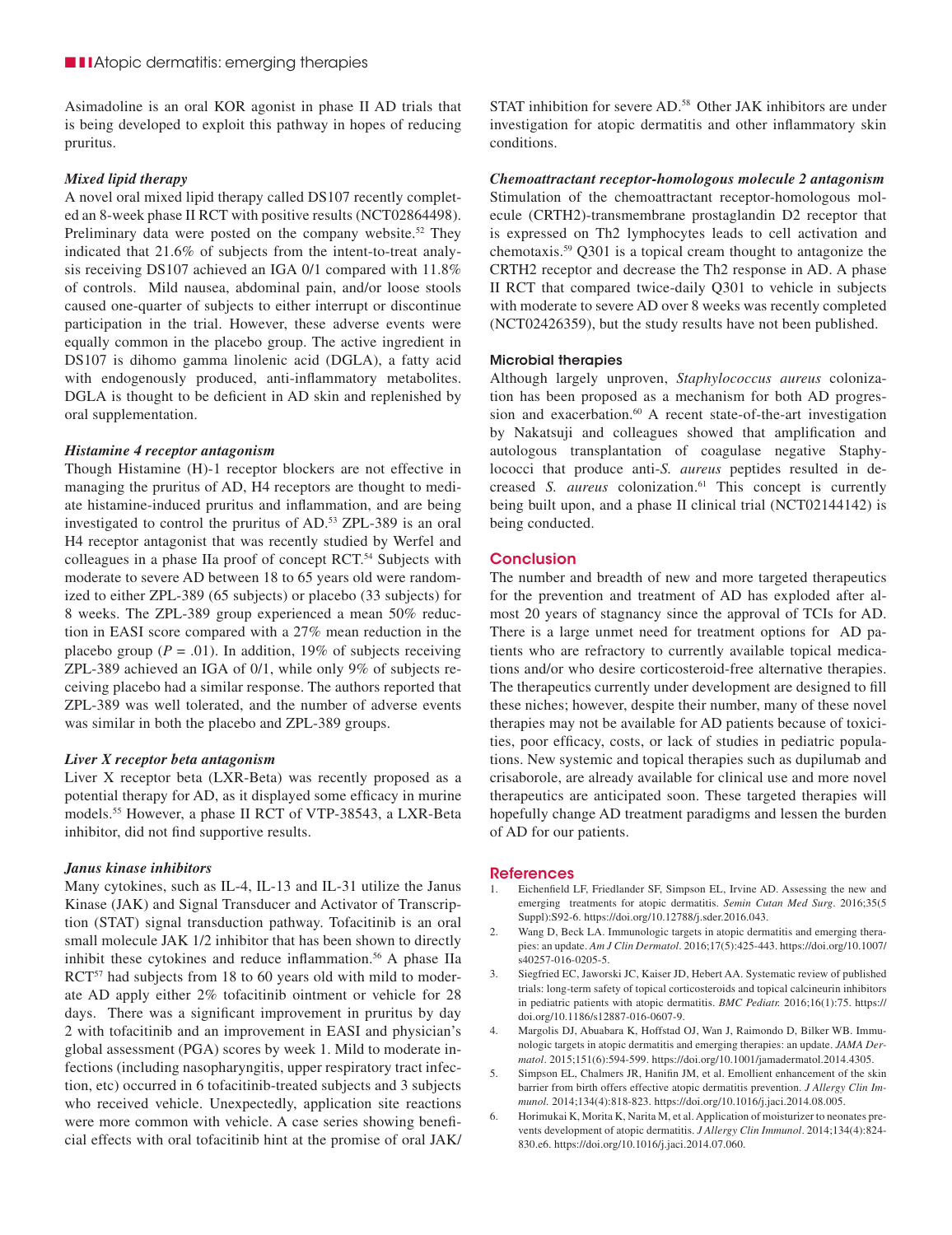- 7. Simpson EL, Irvine AD, Eichenfield LF, Friedlander SF. Update on epidemiology, diagnosis, and disease course of atopic dermatitis. *Semin Cutan Med Surg*. 2016;35(5 Suppl):S84-S88. https://doi.org/10.12788/j.sder.2016.041.
- 8. Schneider L, Hanifin J, Boguniewicz M, et al. Study of the atopic march: development of atopic comorbidities. *Pediatr Dermatol*. 2016;33(4):1-11. https://doi. org/10.1111/pde.12867.
- 9. Kelleher M, Dunn-Galvin A, Hourihane JO, et al. Skin barrier dysfunction measured by transepidermal water loss at 2 days and 2 months predates and predicts atopic dermatitis at 1 year. *J Allergy Clin Immunol.* 2015;135(4):930-5.e1. https:// doi.org/10.1016/j.jaci.2014.12.013.
- 10. Kelleher MM, Dunn-Galvin A, Gray C, et al. Skin barrier impairment at birth predicts food allergy at 2 years of age. *J Allergy Clin Immunol.* 2016;137(4):1111- 1116.e1-e8. https://doi.org/10.1016/j.jaci.2015.12.1312.
- 11. Bermudez-Brito M, Plaza-Diaz J, Munoz-Quezada S, Gomez-Llorente C, Gil A. Probiotic Mechanisms of Action. *Ann Nutr Metab*. 2012;61(2):160-174. https:// doi.org10.1159/000342079.
- 12. Kim H-J, Kim Y-J, Kang M-J, et al. A novel mouse model of atopic dermatitis with epicutaneous allergen sensitization and the effect of Lactobacillus rhamnosus. *Exp Dermatol*. 2012;21(9):672-675. https://doi.org/10.1111/j.1600- 0625.2012.01539.x.
- 13. Cuello-Garcia CA, Broek JL, Fiocchi A, et al. Probiotics for the prevention of allergy: A systematic review and meta-analysis of randomized controlled trials. *J Allergy Clin Immunol.* 2015;136(4):952-961. https://doi.org/:10.1016/j. jaci.2015.04.031.
- 14. Kim S-O, Ah Y-M, Yu YM, Choi KH, Shin W-G, Lee J-Y. Effects of probiotics for the treatment of atopic dermatitis: a meta-analysis of randomized controlled trials. *Ann Allergy, Asthma Immunol*. 2014;113(2):217-226. https://doi.org/10.1016/j. anai.2014.05.021.
- 15. Bremmer SF, Simpson EL. Dust mite avoidance for the primary prevention of atopic dermatitis : A systematic review and meta-analysis. *Pediatr Alleger Immunol.* 2015;26:646-654. https://doi.org/10.1111/pai.12452.
- 16. Nankervis H, Pynn E V, Boyle RJ, et al. House dust mite reduction and avoidance measures for treating eczema. In: Nankervis H, ed. *Cochrane Database of Systematic Reviews*. Vol 1. Chichester, UK: John Wiley & Sons, Ltd; 2015:CD008426. https://doi.org/10.1002/14651858.CD008426.pub2.
- 17. Sidbury R, Tom WL, Bergman JN, et al. Guidelines of care for the management of atopic dermatitis: Section 4. Prevention of disease flares and use of adjunctive therapies and approaches. *J Am Acad Dermatol.* 2014;71(6):1218-1233. https:// doi.org/10.1016/j.jaad.2014.08.038.
- 18. Cabana MD. The role of hydrolyzed formula in allergy prevention. *Ann Nutr Metab*. 2017;70 Suppl 2:38-45. https://doi.org/10.1159/000460269.
- 19. Alexander DD, Cabana MD. Partially hydrolyzed 100% whey protein infant formula and reduced risk of atopic dermatitis: a meta-analysis. *J Pediatr Gastroenterol Nutr*. 2010;50(4):1. https://doi.org/10.1097/MPG.0b013e3181cea52b.
- 20. Szajewska H, Horvath A. Meta-analysis of the evidence for a partially hydrolyzed 100% whey formula for the prevention of allergic diseases. *Curr Med Res Opin*. 2010;26(2):423-437. https://doi.org/10.1185/03007990903510317.
- 21. Boyle RJ, Ierodiakonou D, Khan T, et al. Hydrolysed formula and risk of allergic or autoimmune disease: systematic review and meta-analysis. *BMJ.* 2016;352:i974. http://www.ncbi.nlm.nih.gov/pubmed/26956579. Accessed May 21, 2017.
- 22. Chung CS, Yamini S, Trumbo PR. FDA's health claim review: whey-protein partially hydrolyzed infant formula and atopic dermatitis. *Pediatrics*. 2012;130(2):e408- 14. https://doi.org/10.1542/peds.2012-0333.
- 23. Hanifin JM, Chan SC, Cheng JB, et al. Type 4 phosphodiesterase inhibitors have clinical and in vitro anti-inflammatory effects in atopic dermatitis. *J Invest Dermatol*. 1996;107(1):51-56. https://doi.org/10.1111/1523-1747.ep12297888.
- 24. Dong C, Virtucio C, Zemska O, et al. Treatment of skin inflammation with benzoxaborole PDE inhibitors: selectivity, cellular activity, and effect on cytokines associated with skin inflammation and skin architecture changes. *J Pharmacol Exp Ther.* June 2016. https://doi.org/10.1124/jpet.116.232819.
- 25. Eichenfield LF, Friedlander SF, Simpson EL, Irvine AD. Assessing the new and emerging treatments for atopic dermatitis. *Semin Cutan Med Surg*. 2016;35(5 Suppl):S92-6. https://doi.org/10.12788/j.sder.2016.043.
- 26. Martinez SE, Wu AY, Glavas NA, et al. The two GAF domains in phosphodiesterase 2A have distinct roles in dimerization and in cGMP binding. *Proc Natl Acad Sci U S A*. 2002;99(20):13260-13265. https://doi.org/10.1073/pnas. 192374899.
- 27. Jarnagin K, Chanda S, Coronado D, et al. Crisaborole topical ointment, 2%: a nonsteroidal, topical, anti-inflammatory phosphodiesterase 4 inhibitor in Clinical development for the treatment of atopic dermatitis.. *J Drugs Dermatol*. 2016;15(4):390-396. http://www.ncbi.nlm.nih.gov/pubmed/27050693. Accessed July 26, 2016.
- 28. Murrell DF, Gebauer K, Spelman L, Zane LT. Crisaborole topical ointment, 2% in adults with atopic dermatitis: a phase 2a, vehicle-controlled, proof-of-concept study. *J Drugs Dermatol*. 2015;14(10):1108-1112. http://www.ncbi.nlm.nih.gov/

pubmed/26461821. Accessed July 28, 2016.

- 29. Tom WL, Van Syoc M, Chanda S, Zane LT. Pharmacokinetic profile, safety, and tolerability of crisaborole topical ointment, 2% in adolescents with atopic dermatitis: an open-label phase 2a study. *Pediatr Dermatol*. 33(2):150-159. https://doi. org/10.1111/pde.12780.
- 30. Zane LT, Kircik L, Call R, et al. Crisaborole topical ointment, 2% in patients ages 2 to 17 years with atopic dermatitis: a phase 1b, open-label, maximal-use systemic exposure study. *Pediatr Dermatol*. 2016;33(4):380-387. https://doi.org/10.1111/ pde.12872.
- 31. Paller AS, Tom WL, Lebwohl MG, et al. Efficacy and safety of crisaborole ointment, a novel, nonsteroidal phosphodiesterase 4 (PDE4) inhibitor for the topical treatment of atopic dermatitis (AD) in children and adults. *J Am Acad Dermatol*. 2016;75(3):494-503.e6. https://doi.org/10.1016/j.jaad.2016.05.046.
- 32. Eichenfield LF, Call RS, Forsha DW, et al. PA-19: Long-term safety of crisaborole, a novel, antiinflammatory phosphodiesterase 4 inhibitor, in children and adults with mild to moderate atopic dermatitis. *Sem Cutan Med Surg*. 2016;35(Suppl 7):120.
- Zane LT, Hughes MH, Shakib S. Tolerability of crisaborole ointment for application on sensitive skin areas: a randomized, double-blind, vehicle-controlled study in healthy volunteers. *Am J Clin Dermatol*. 2016;17(5):519-526. https://doi. org/10.1007/s40257-016-0204-6.
- Hanifin JM, Ellis CN, Frieden IJ, et al. OPA-15406, a novel, topical, nonsteroidal, selective phosphodiesterase-4 (PDE4) inhibitor, in the treatment of adult and adolescent patients with mild to moderate atopic dermatitis (AD): A phase-II randomized, double-blind, placebo-controlled study. *J Am Acad Dermatol*. 2016;4(2):1-9. https://doi.org/10.1016/j.jaad.2016.04.001.
- 35. Ohba F, Matsuki S, Imayama S, et al. Efficacy of a novel phosphodiesterase inhibitor, E6005, in patients with atopic dermatitis: An investigator-blinded, vehiclecontrolled study. *J Dermatolog Treat*. 2016;27(5):467-472. https://doi.org/10.31 09/09546634.2016.1157257.
- 36. Thaçi D, Simpson EL, Beck LA, et al. Efficacy and safety of dupilumab in adults with moderate-to-severe atopic dermatitis inadequately controlled by topical treatments: a randomised, placebo-controlled, dose-ranging phase 2b trial. *Lancet (London, England)*. 2016;387(10013):40-52. https://doi.org/10.1016/S0140- 6736(15)00388-8.
- 37. Blauvelt A, de Bruin-Weller M, Gooderham M, et al. Long-term management of moderate-to-severe atopic dermatitis with dupilumab and concomitant topical corticosteroids (LIBERTY AD CHRONOS): a 1-year, randomised, double-blinded, placebo-controlled, phase 3 trial. *Lancet (London, England)*. 2017;6736(17). https://doi.org/10.1016/S0140-6736(17)31191-1.
- 38. Arndt KA, Leboit PE, Wintroub BU, eds. New treatment paradigms in atopic dermatitis: understanding and incorporating recent and emerging therapies. *Sem Cutan Med Surg*. 2016;35(Suppl 5):S83-S101.
- 39. Czarnowicki T, Krueger JG, Guttman-Yassky E. Novel concepts of prevention and treatment of atopic dermatitis through barrier and immune manipulations with implications for the atopic march. *J Allergy Clin Immunol*. 2017;139(6):1723-1734. https://doi.org/10.1016/j.jaci.2017.04.004.
- 40. Zeng Y-P, Nguyen GH, Jin H-Z. MicroRNA-143 inhibits IL-13-induced dysregulation of the epidermal barrier-related proteins in skin keratinocytes via targeting to IL-13Rα1. *Mol Cell Biochem*. 2016;416(1-2):63-70. https://doi.org/10.1007/ s11010-016-2696-z.
- 41. Oh M-H, Oh SY, Lu J, et al. TRPA1-dependent pruritis in IL-13-induced chronic atopic dermatitis. *J Immunol*. 2013;191(11):5371-5382. https://doi.org/10.4049/ jimmunol.1300300.
- 42. Corren J. Role of interleukin-13 in asthma. *Curr Allergy Asthma Rep*. 2013;13(5):415-420. https://doi.org/10.1007/s11882-013-0373-9.
- 43. Chalmers JR, Simpson E, Apfelbacher CJ, et al. Report from the fourth international consensus meeting to harmonize core outcome measures for atopic eczema/ dermatitis clinical trials (HOME initiative). *Br J Dermatol*. 2016;175(1):69-79. https://doi.org/10.1111/bjd.14773.
- 44. Ruzicka T, Hanifin JM, Furue M, et al. Anti-Interleukin-31 Receptor A Antibody for Atopic Dermatitis. *N Engl J Med*. 2017;376(9):826-835. https://doi. org/10.1056/NEJMoa1606490.
- 45. Roblin D, Yosipovitch G, Boyce B, et al. Topical TrkA kinase inhibitor CT327 is an effective, novel therapy for the treatment of pruritus due to psoriasis: results from experimental studies, and efficacy and safety of CT327 in a phase 2b clinical trial in patients with psoriasis. *Acta Derm Venereol*. 2015;95(5):542-548. https:// doi.org/10.2340/00015555-2047.
- 46. Ständer S, Siepmann D, Herrgott I, Sunderkötter C, Luger TA. Targeting the neurokinin receptor 1 with aprepitant: a novel antipruritic strategy. Soyer HP, ed. *PLoS One.* 2010;5(6):e10968. https://doi.org/10.1371/journal.pone.0010968.
- 47. Cevikbas F, Steinhoff M, Ikoma A. Role of spinal neurotransmitter receptors in itch: new insights into therapies and drug development. *CNS Neurosci Ther*. 2011;17(6):742-749. https://doi.org/10.1111/j.1755-5949.2010.00201.x.
- 48. Hong J, Buddenkotte J, Berger TG, Steinhoff M. Management of itch in atopic dermatitis. *Semin Cutan Med Surg*. 2011;30(2):71-86. https://doi.org/10.1016/j.